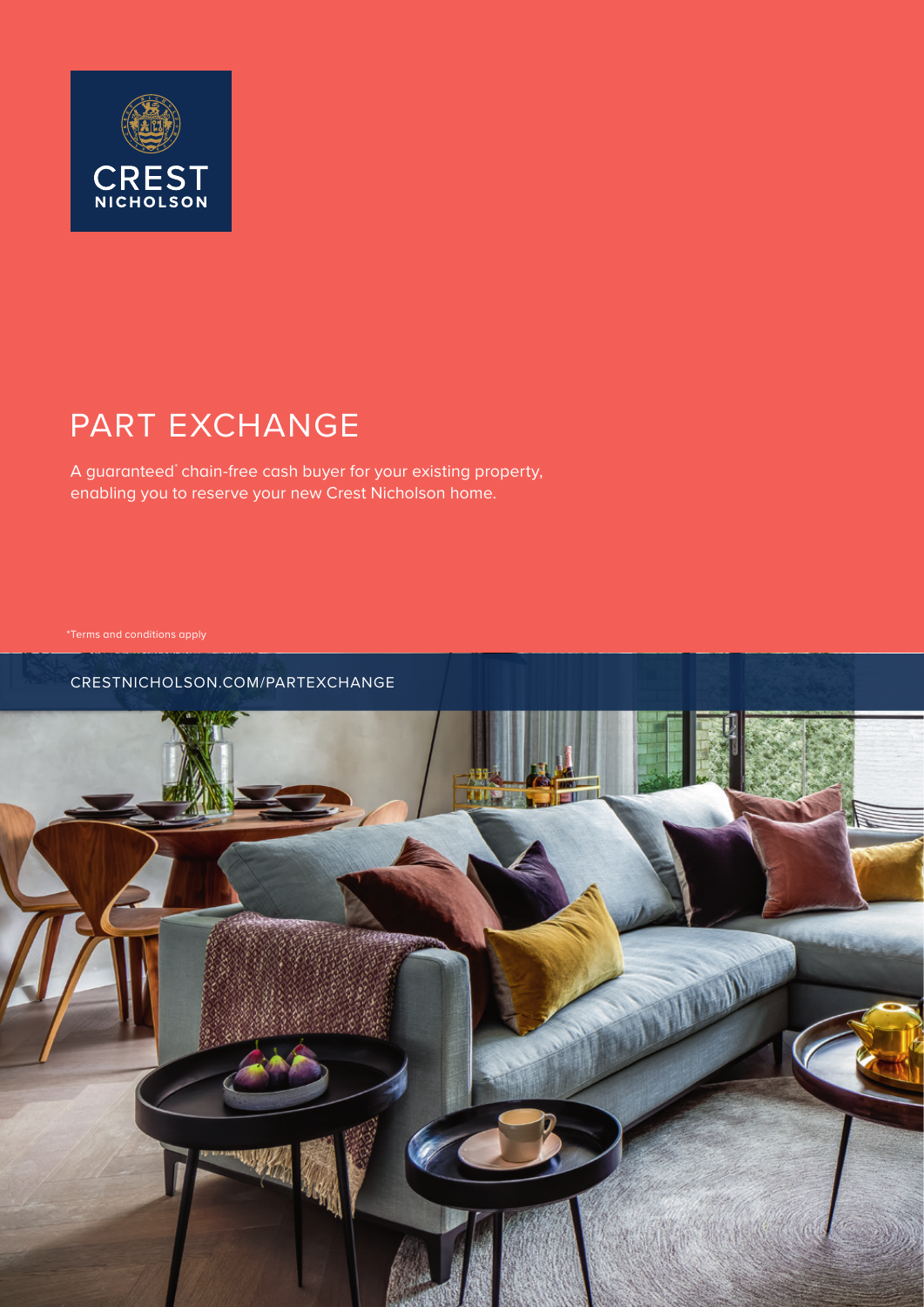### **PART EXCHANGE PART EXCHANGE**

#### PART EXCHANGE TERMS & CONDITIONS

#### Availability

Part Exchange is available on selected Crest Nicholson homes. Terms and conditions apply.

The value of your Existing Home must be typically no more than 70% of your chosen Crest Nicholson home (your "New Home").

#### Your Existing Home Your Existing Home:

- must be in a good state of repair and located in an area of the UK familiar to Crest Nicholson;
- must be of a standard method of construction
- if leasehold, must have at least 85 years unexpired term remaining.

Crest Nicholson is under no obligation to make an offer.

What do I have to do to be considered for Part Exchange You need to:

- complete a Part Exchange Valuation Request form; and
- provide access to our representatives and appointed estate agents within 48 hours (excluding weekends) for the purposes of valuations and inspection of your Existing Home

#### How does Crest Nicholson make me an offer?

Crest Nicholson will appoint up to three independent estate agents to undertake valuations of your Existing Home.

Please note that these estate agents are instructed by Crest Nicholson and are not permitted to discuss figures with yourselves.

Following valuation and inspection of your Existing Home, if it is eligible for Part Exchange in accordance with these terms and conditions, we will make you an offer. The offer will specify a reasonable date by which you must accept the offer. If you do not accept the offer by the specified date it will no longer be capable of acceptance by you.

Any offer made by Crest Nicholson for your Existing Home will be subject to survey(s), an independent valuation and any necessary further enquiries or reports.

Crest Nicholson reserves the right not to consider or accept your Existing Home for Part Exchange. If this is the case, we will explain the reason for our decision. All valuations and decisions are final.

- What happens after I accept an offer for my Existing Home?
- Once you have accepted the offer you need to:
- complete a Reservation Agreement for your New Home and pay a reservation fee
- sign a copy of these Part Exchange Terms and Conditions

Under the Reservation Agreement, if you decide not to proceed with Part Exchange of your Existing Home for your New Home for any reason:

• before expiry of 10 calendar days from the

• we require your co-operation in allowing us

- date of the Reservation Agreement, the reservation fee will be refunded in full
- after the expiry of 10 calendar days from the date of the Reservation Agreement, we will already have instructed our solicitor to carry out work on our behalf therefore the reservation fee will be refunded less £500 towards our reasonable reservation administration and conveyancing costs unless the terms of the government's Help to Buy scheme apply, requiring a full refund.

If we decide not to proceed for any reason, then the reservation fee will be refunded in full.

Any refunds payable to you will be made within 10 working days of the date of notification of cancellation.

#### Will my New Home stay on the market?

Your New Home will remain on the market and can be reserved by another customer until a Reservation Form is completed and Part Exchange Terms

and Conditions are signed.

#### What happens next?

After the Reservation Form is completed and Part Exchange Terms and Conditions are signed:

• facilitate the resale (subject to agreed

- to market your Existing Home straight away, ensuring that potential buyers have every chance to view your home. You agree to allow reasonable access to your Existing Home to:
- appointments); and
	- for the instructed agent to erect a "For Sale" sign
- instructed to proceed on your behalf and inform them of our 32-day exchange target, and 42 day Reservation Period under the terms of the Reservation Agreement.
- you agree to cancel any existing arrangements with any agents. Any agents' fees or commissions and VAT that may have been

• you will need to ensure your solicitor is

incurred by you prior to our agreement will remain your responsibility. Crest Nicholson will not accept liability towards any such costs or charges.

- any estate agents appointed by Crest Nicholson to market your existing property will be acting on our behalf and any fees and commissions for our appointed agents will be met by Crest Nicholson except where:
	- either party withdraws from the transaction; and
	- you complete the sale of your existing home to any individual introduced by our appointed agents during the period of our instructions; in which case you would be responsible for the agents' commission and VAT.
- both your purchase of your New Home and our purchase of your Existing Home are subject to contract, until simultaneous exchange of contracts has taken place on both transactions. The terms for the transfer of your Existing Home to Crest Nicholson will be on the basis of Crest Nicholson's standard contract with Part Exchange terms included
- you will need to accurately complete standard enquiries relating to your Existing Home issued by our solicitors. Since Crest Nicholson has no first-hand knowledge of your Existing Home, you agree that a future purchaser of the Existing Home will rely on your replies and you accept liability for any false or misleading replies
- your home and garden must be maintained to the same standard as when our valuations took place and the following items must remain in your Existing Home, unless written consent for removal has been obtained from Crest Nicholson:
	- fitted carpets
	- curtains
	- light fittings
	- blinds (venetian/vertical/roller etc)
	- fires and fire surrounds
	- fitted kitchens and all integrated appliances
	- fitted wardrobes
	- all items fixed to the wall (including bathroom cabinets, towel rails and other bathroom accessories).

Items in the garden including plants, shed and water features must also remain unless otherwise agreed in writing.

If there are specific items you wish to remove, these must be identified in the Reservation Form for your New Home. Removal of these items may necessitate replacement or reinstatement of walls, ceilings or floors to an acceptable standard, including the filling of any holes and repainting.

*"When I found out Crest Nicholson could offer us Part Exchange, taking away the stress of being in a chain and the expense of going through an estate agent, I knew it was meant to be!"*

Karen Andac, St James Mead, Evesham

- We will be the cash buyer for your current home
- You can remain in your existing home until your new home is ready
- A streamlined transaction with professional support and guidance throughout
- You will receive a fair value for your existing home
- No complicated chain delays and no agents' fees to pay

## FIVE EASY STEPS to a new Crest Nicholson home.

#### Step 4

Once you've accepted our offer for your existing home, you can proceed to reserve your new Crest Nicholson property. You will then need to instruct a solicitor and arrange a mortgage, if required, in the usual way.

If you wish, we can suggest new homes specialist independent advisors to identify your financial requirements. If you are not sure which solicitor to use, we can also suggest a selection of local firms to assist you in progressing smoothly and efficiently through the process.

#### Step 5

We will help guide you through the buying process, ensuring that your move to your new Crest Nicholson home is as effortless as possible.



#### Step 1 Find your brand new Crest Nicholson home.

#### Step 2

To establish the price that we are prepared to pay for your existing home, we will arrange for up to three local estate agents to assess the value of your existing home in the current market conditions. This process normally takes no more than 10 days.

#### Step 3

Provided that your existing home meets the terms and conditions required for Part Exchange, we will make you an offer which will be subject to contract, structural survey and the appropriate legal searches.





### PART EXCHANGE EXPLAINED